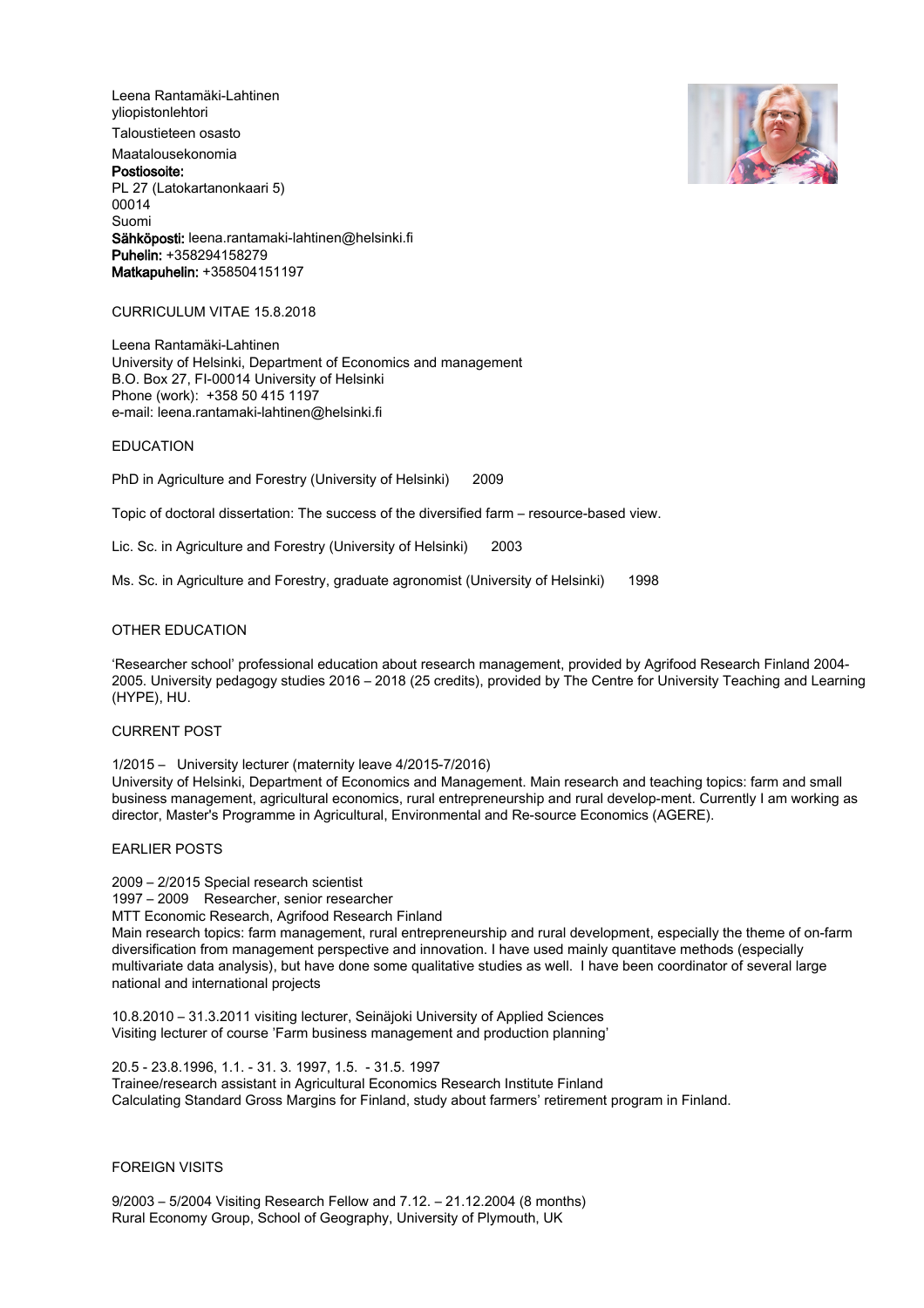### RESEARCH FUNDING, LEADERSHIP AND SUPERVISION

The most significant research and projects that I have been responsible of are: Equine industries promoting economically competitive and innovative regions (INNOEQUINE) Period: 2011 -2013, Central-Baltic Interreg IVA programme funding 1,3 M eur Project partners: MTT, HU Department of Agricultural Sciences, Latvia University of Agriculture, Swe-dish Agricultural University My role in the project: co-ordinator, project manager, researcher

The successful development of the diversified farm 2000 – 2013 Period: 2011 – 2013, Makera funding 150 000 eur Project partners: MTT, HU Department of Social psychology, TTS research, Seinäjoki University of Ap-plied Sciences My role in the project: co-ordinator, responsible leader, researcher

Changing rural entrepreneurship - Changes on entrepreneurial identity and resource management among Finnish farmers and other rural entrepreneurs during 2000 - 2006 (MUUMAA)

Period: 2006 – 2008, Makera funding 170 000 eur Project partners: MTT, HU Department of Social psychology, TTS research My role in the project: co-ordinator, responsible leader, researcher

Economic success of reindeer herding

Period: 2007 – 2008, Makera, funding 158 000 eur Project partners: MTT, Research Institute for Game and Fisheries, University of Lapland My role in the project: responsible leader from1.10.2007

The long term effects of the on-farm diversification – Comparative study in Finland and England

Period: 2003 – 2005, Academy of Finland, Liikesivistysrahasto, Tiura foundation, Cimo toghetter My role in the project: responsible leader, researcher

### SCIENTIFIC ACKNOWLEDGEMENTS AND AWARDS

Master thesis: 'The economic prospects of farmers' retirement program in Finland' was awarded as the best master thesis of Department of Economics and Management (University of Helsinki) in 1998.

### OTHER SCIENTIFIC OR ACADEMIC MERITS

2010 – 2018

I have been referee for several scientific journals (e.g. Journal of Entrepreneurial Behaviour & amp; Research, Revue d'Études en Agriculture et Environnement, Sociologia Ruralis, Journal of Rural Studies)

#### 2004 – 2010

Executive council member responsible for information and public relations, the Scientific Agricultural Society of Finland

2007

Keynote speaker in NJF seminar 'Effective use of Rural Resources' 20-22 September 2007, Jelgava, Lat-via

## 1998 – 2015

I have participated in many preparatory and policy-related processes under the theme of rural entrepre-neurship and farm diversification. The most important ones are:

•2006 – 2007 I was the Finnish representative in the group of experts of typology of agricul-tural holdings. This group was collected by DG Agri, EU Commission. The group worked with new European typology of agricultural holdings, the new typology included other gainful activities into the definition of agricultural holding.

•1998 – 2007 I was the Finnish representative in group of experts of typology of agricultural holdings. This group was collected by Eurostat and the meetings were held in Luxem-bourg.

•In addition I have been member of many working groups in national level, groups are mainly collected by Ministry of Agriculture and Forestry

•2000 – 2006 I was secretary in Natural resources council (Luonnonvarainneuvosto) nomi-nated by the Parliament of